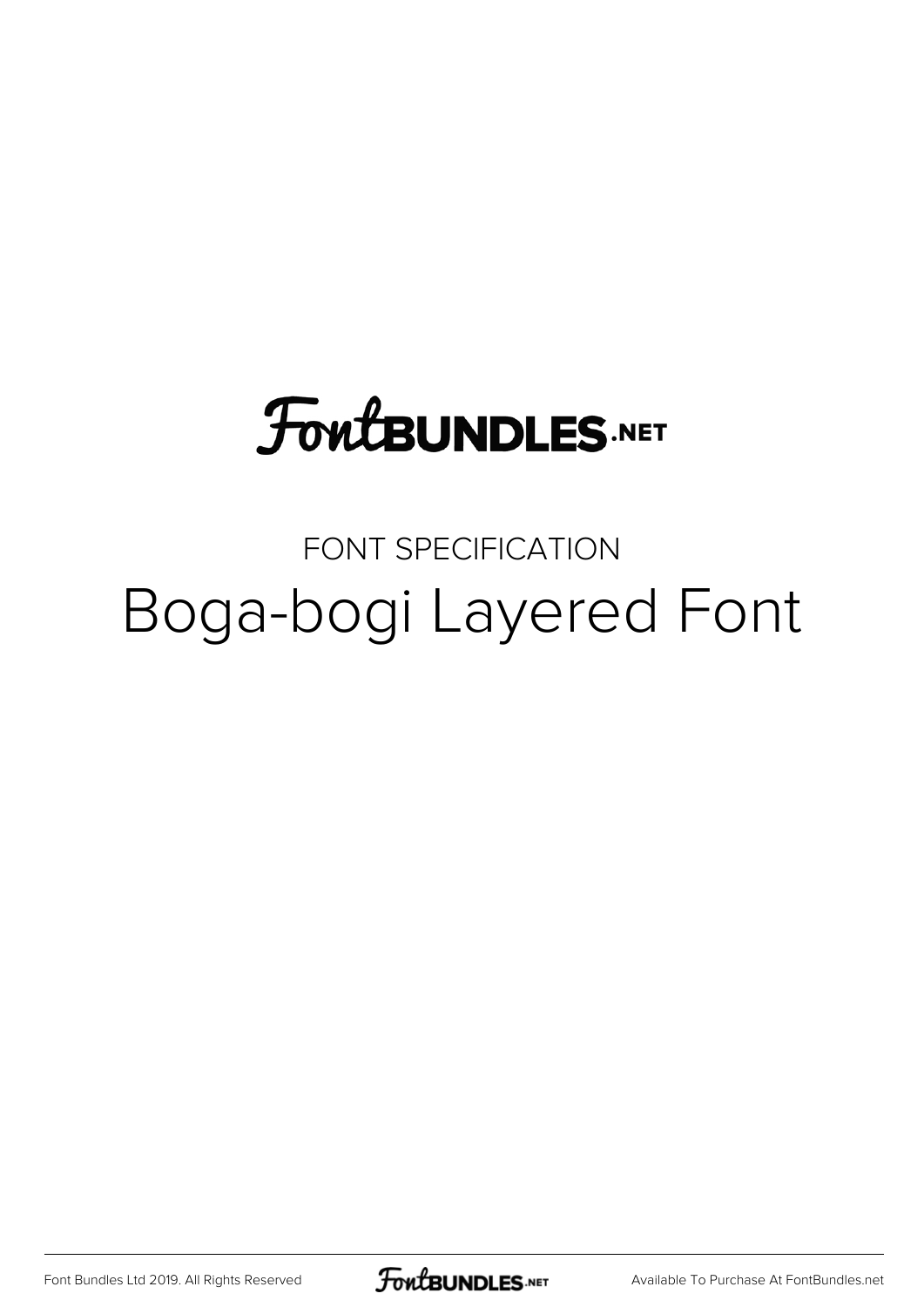

**Uppercase Characters** 

### ABCDEFGHIOKCMMOPOR SLNNMXNJ

Lowercase Characters

## abodefghigklmnoparstuvwx  $\mathbf{y}$

**Numbers** 

## 0123456789

**Punctuation and Symbols** 



All Other Glyphs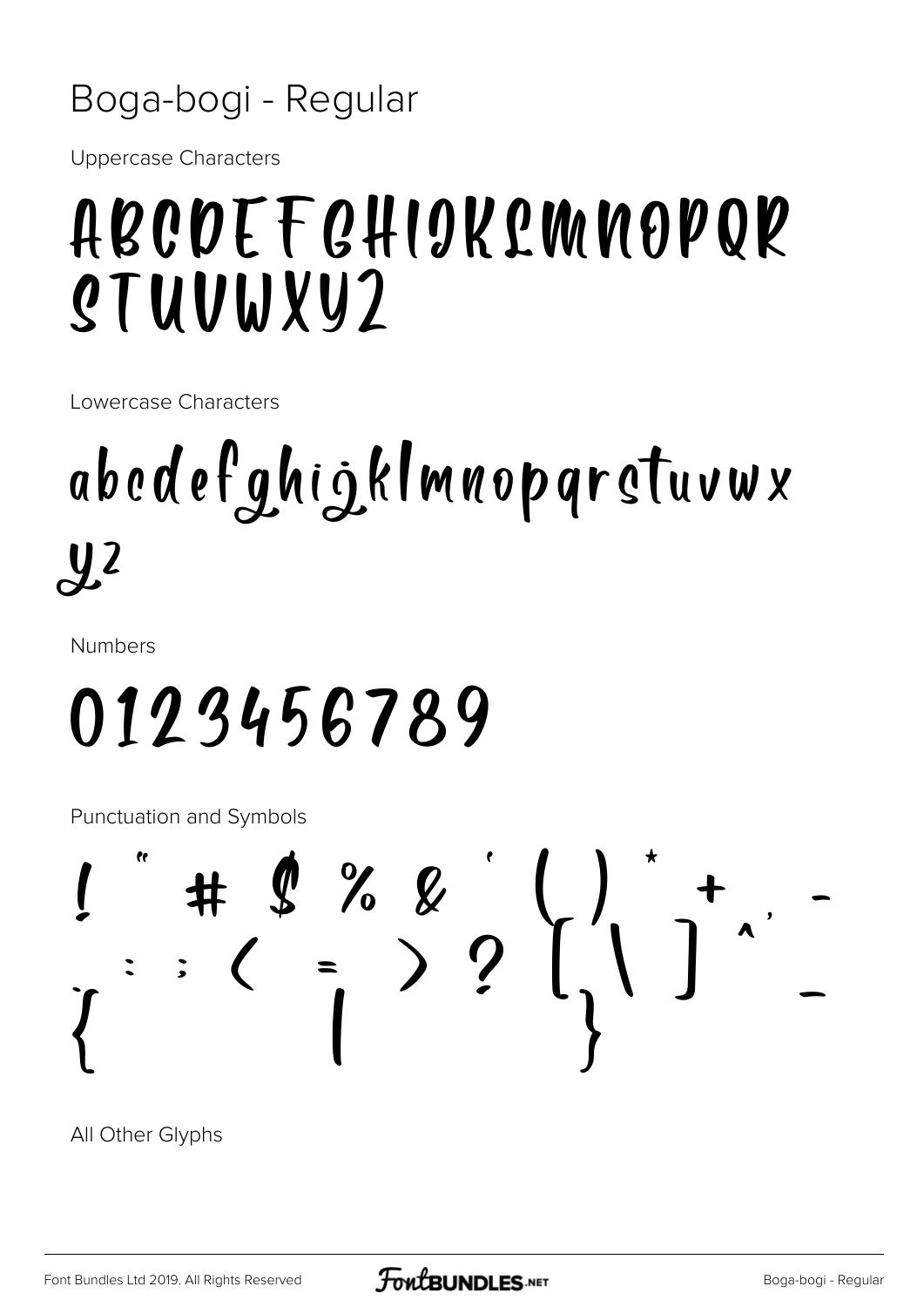# À Á Â Ã Ä Å Æ Ç È É Ê Ë Ì Í Î Ï Ð Ñ Ò Ó Ô Õ Ö × Ø Ù Ú Û Ü Ý Þ ß à á â ã ä å æ ç è é ê ë ì í î ï ð ñ ò ó ô õ  $\ddot{\mathbf{v}}$  ÷  $\mathbf{v}$   $\dot{\mathbf{u}}$   $\dot{\mathbf{u}}$   $\dot{\mathbf{u}}$   $\dot{\mathbf{u}}$   $\dot{\mathbf{y}}$   $\dot{\mathbf{p}}$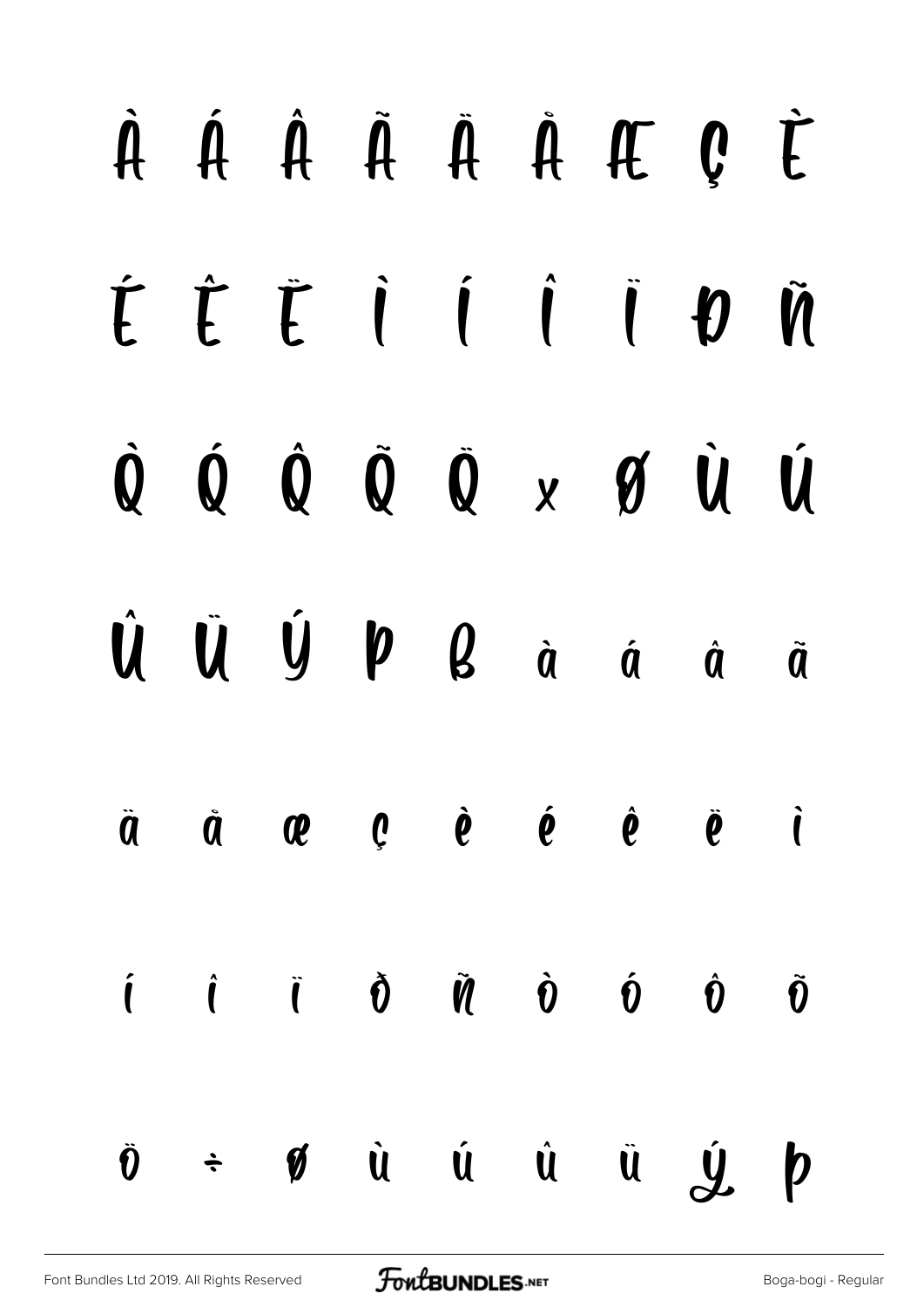#### $\dot{\mathbf{y}}$   $\dot{\mathbf{y}}$  :  $\overline{\phantom{a}}$  $\overline{\mathbf{e}}$  $\sqrt{2}$  $\lambda$ g h i k Y  $\chi$  $\mathbf{y}$

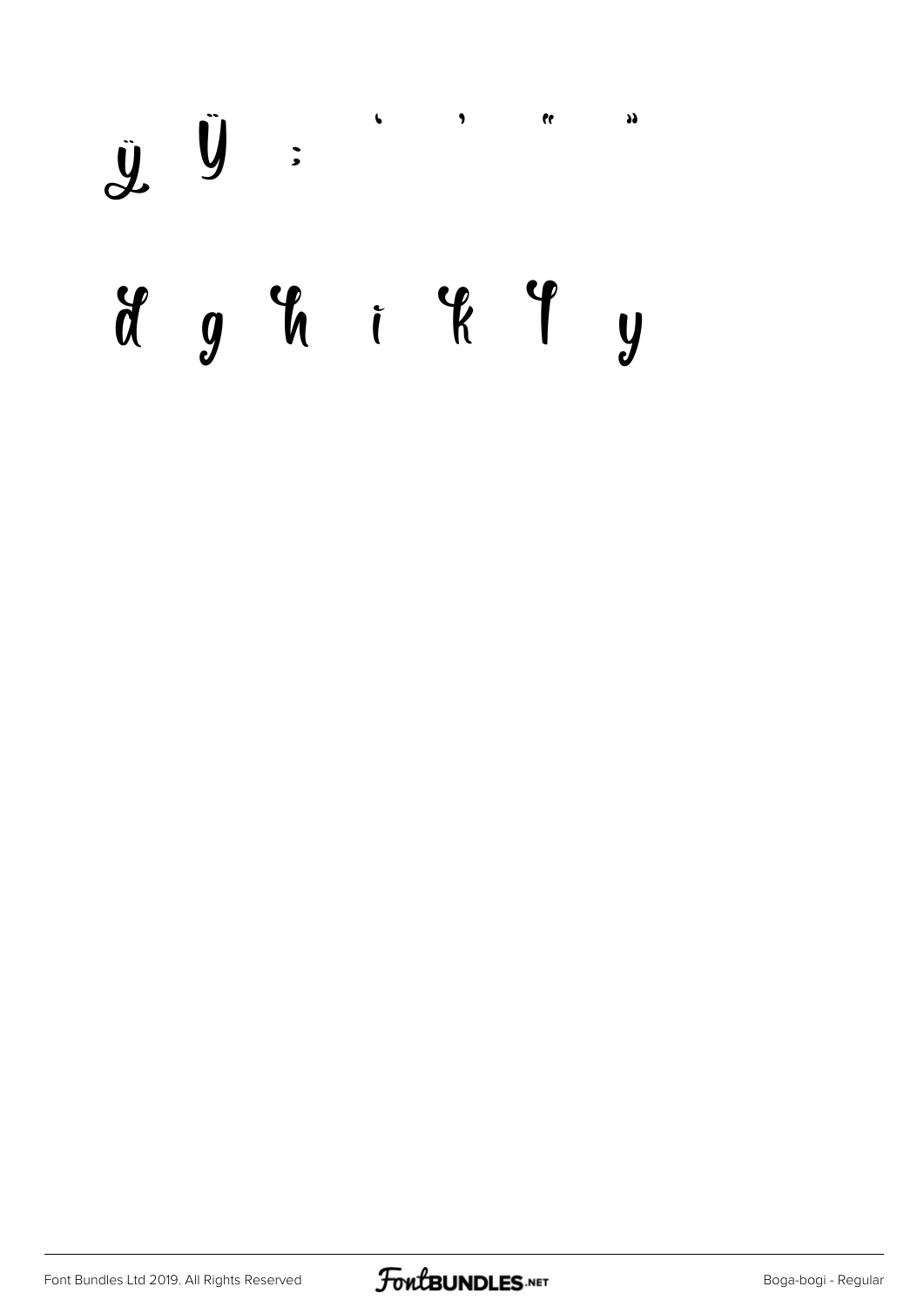#### Boga-bogi layered - Regular

**Uppercase Characters** 

Lowercase Characters

$$
\begin{array}{c}\n\begin{array}{c}\n\cdot & \cdot \\
\cdot & \cdot \\
\cdot & \cdot\n\end{array}\n\end{array}
$$

**Numbers** 

Punctuation and Symbols

 $\left($  $\label{eq:2.1} \frac{1}{2} \int_{\mathbb{R}^3} \frac{1}{\sqrt{2}} \, \frac{1}{\sqrt{2}} \, \frac{1}{\sqrt{2}} \, \frac{1}{\sqrt{2}} \, \frac{1}{\sqrt{2}} \, \frac{1}{\sqrt{2}} \, \frac{1}{\sqrt{2}} \, \frac{1}{\sqrt{2}} \, \frac{1}{\sqrt{2}} \, \frac{1}{\sqrt{2}} \, \frac{1}{\sqrt{2}} \, \frac{1}{\sqrt{2}} \, \frac{1}{\sqrt{2}} \, \frac{1}{\sqrt{2}} \, \frac{1}{\sqrt{2}} \, \frac{1}{\sqrt{2}} \,$  $\sqrt{ }$  $\sqrt{ }$ 

All Other Glyphs

 $\sqrt{ }$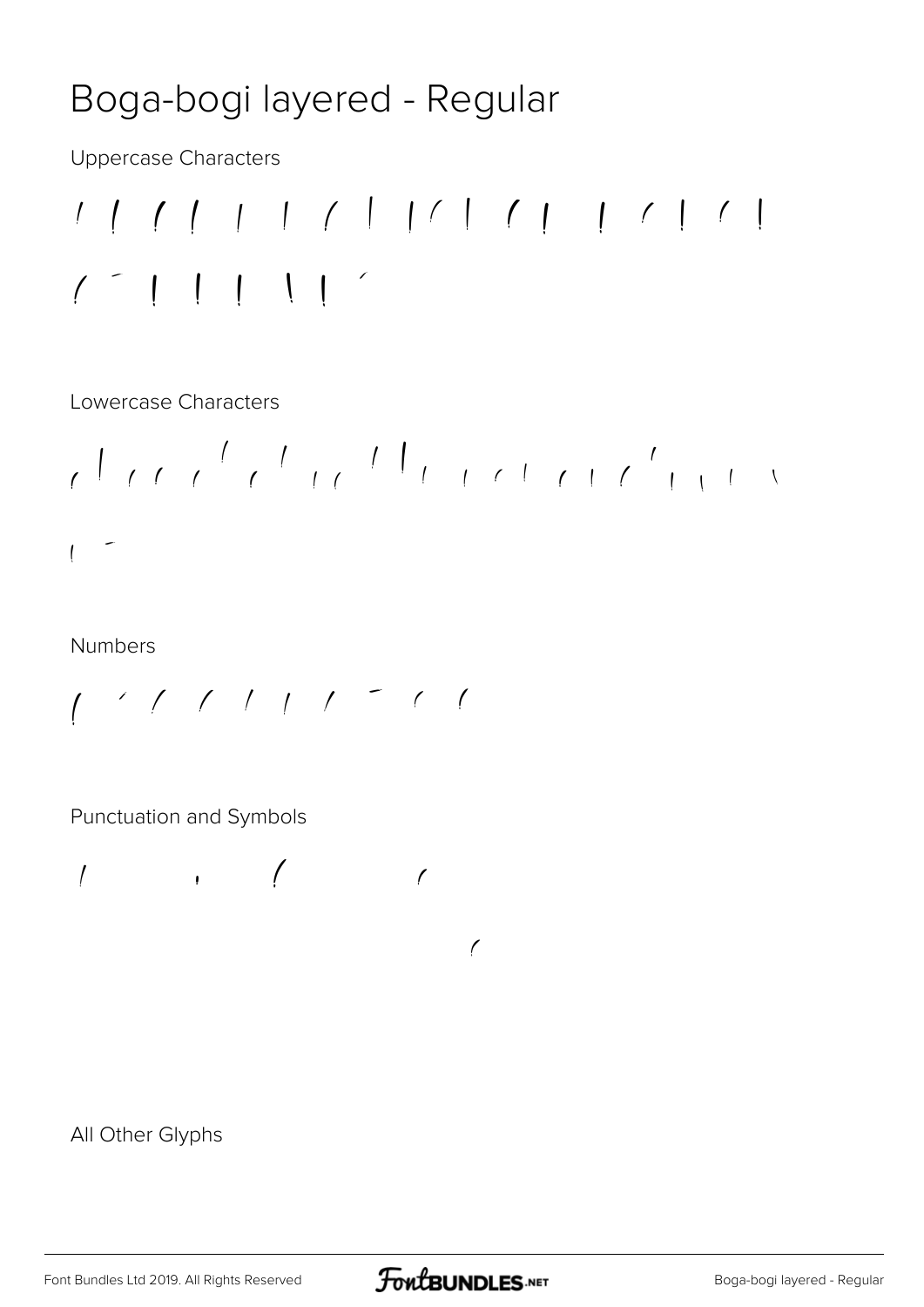